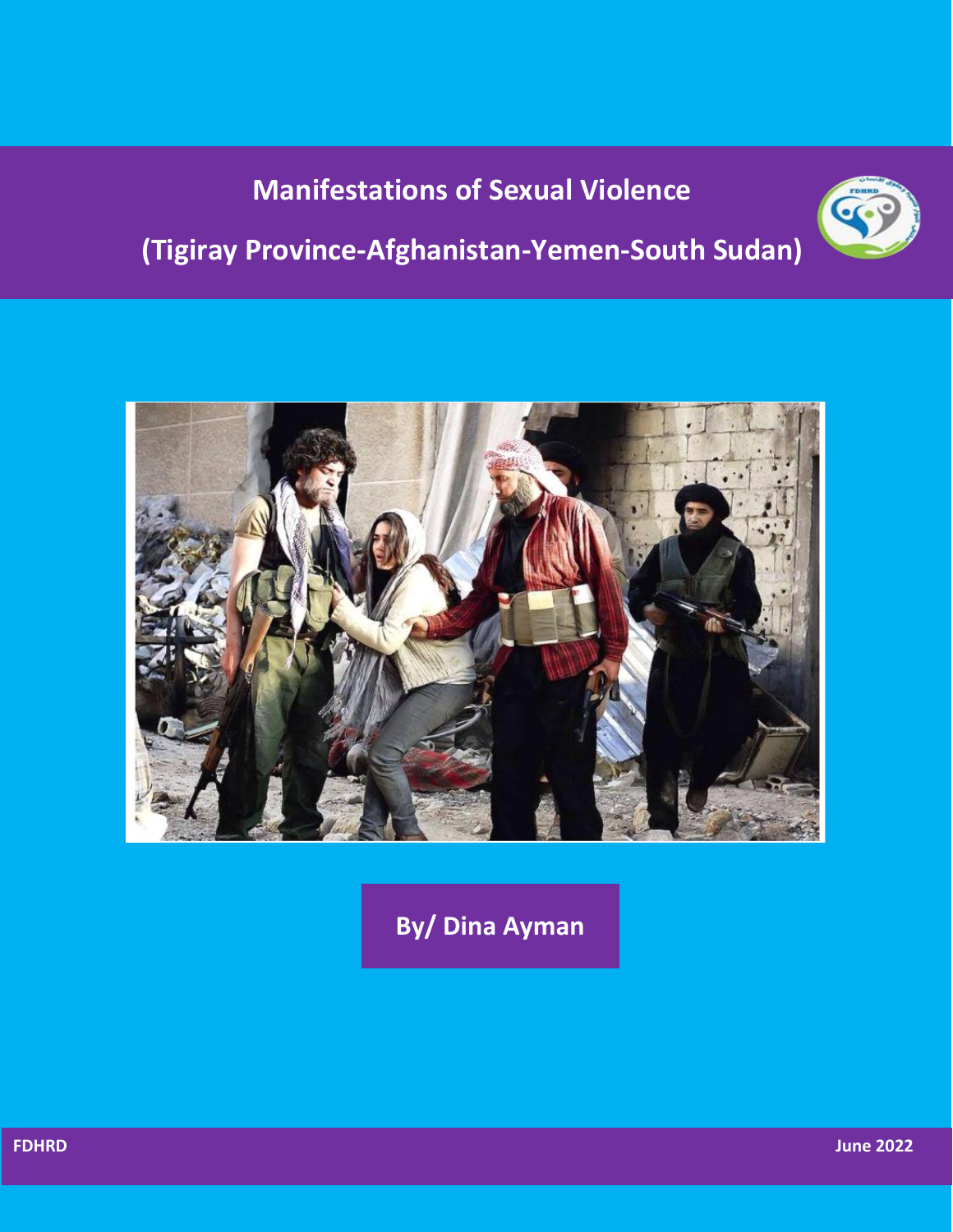## **Introduction**

Conflict-related sexual violence is frequently and deliberately used to target civilians, inflict long-term trauma and humiliation, and fragment families and the social fabric, leading to displacement and fueling the activities of armed actors, motivated by political, military, or economic objectives to gain control of land or resources. This violence is also used as an approach to violent extremism and terrorism.

Women and girls are the primary and principally affected victims of conflict-related sexual violence, not least because of pre-conflict patterns of gender discrimination and inequality. Under international law, conflict-related sexual violence is described as war crimes and crimes against humanity. And when this crime is committed with intent to destroy the population, as occurred during the Rwandan genocide in 1994, systematic sexual violence can amount to genocide.

According to international law, there are eight forms of sexual violence during times of conflict: rape, sexual slavery, forced prostitution, forced pregnancy, forced abortion, forced sterilization, and forced marriage. Furthermore, conflict-related sexual violence can be an aspect of other crimes, such as human trafficking, when committed during war and for the purpose of sexual exploitation.

The consequences go beyond individual suffering as sexual violence committed across entire communities spreads disease, destroys family ties and harms across generations. Moreover, sexual violence as a tactic of war reinforces gender inequality and normalizes sexual violence, even after conflict has ended.

The term "conflict-related sexual violence" refers to rape, sexual slavery, forced prostitution, forced pregnancy, forced abortion, forced sterilization, forced marriage and any other form of sexual violence of equal severity against women, men, girls or boys that is directly or indirectly related to by dispute. This link may be evident from the characteristics of the offender, who often belongs to a state or non-state armed group, including terrorist entities; or by the characteristics of the victim, who is often an actual or perceived member of a political, ethnic or religious minority group or a person targeted on the basis of actual or perceived sexual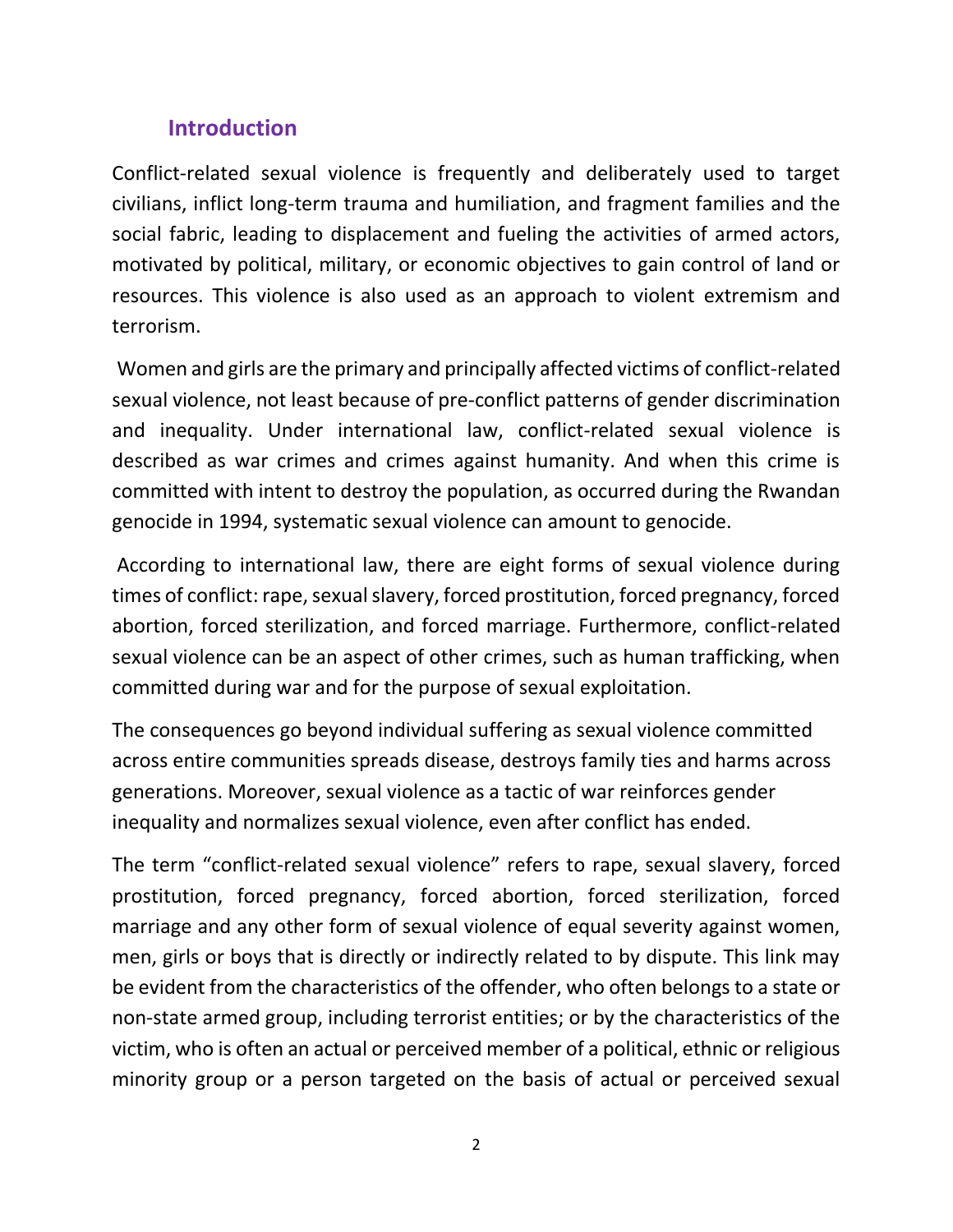orientation or gender identity; or through a climate of impunity, generally associated with state collapse, or through cross-border consequences such as displacement or trafficking and/or ceasefire violations. This term also includes trafficking in persons for the purpose of sexual violence or sexual exploitation, when such acts are committed in conflict situations.

The report discuss:

### **First: International Humanitarian Law**

International legal protection includes all groups in areas of international and noninternational armed conflicts, and because the devastating impact of armed conflicts is particularly severe on women, as they constitute in various societies, and for various reasons, a vulnerable group due to their inability to protect themselves and their dependence in most cases on others, as well as She is targeted because she is a woman, that is, she is targeted with violence and abuse because of the discrimination against her because of her gender. The violence that women are subjected to during armed conflict does not differ in essence from the violence practiced against them during periods of peace, as it is an extension of what women suffer from discrimination, devaluation and marginalization in the previous stages of armed conflicts and intensifying efforts to achieve adequate protection for it.

International humanitarian law has witnessed, from the beginning of the last century until this time, an important and justified development, as it becomes more relevant to humanitarian issues and an interest in the issue of distinction between persons involved in military operations and the civilian population, who must be avoided as much as possible from the effects of the conflict, and since conflicts are a reality that cannot be ignored, it was It is necessary to intervene to calm the impact of these conflicts on the human being in general and on the victims of the conflict in particular.

As fundamental rights and freedoms were important in international law, requiring the doubling of international legal protection in times of armed conflict, the rules of international humanitarian law derived from specific conventions appeared in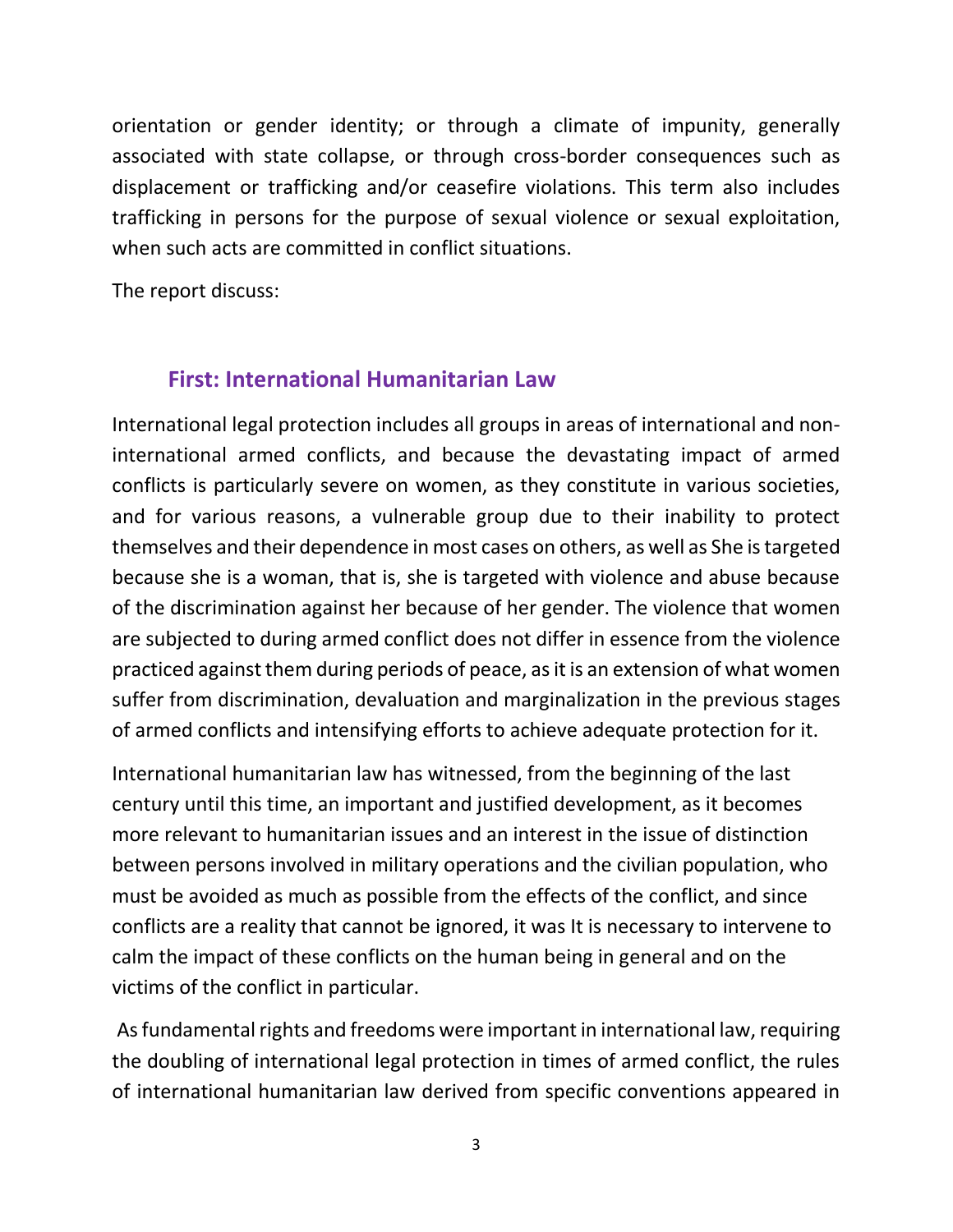the Hague rules relating to the laws and customs of war on land, the four Geneva Conventions and the two additional protocols attached to these conventions, as well as the conventions of law international humanitarian law on the arms embargo.

International humanitarian law guarantees special protection for women during armed conflicts, in terms of being extremely vulnerable, and Article 19 of the Fourth Geneva Convention of 1949 is specifically concerned with women. Thus, international humanitarian law is defined as: the law applied in armed conflicts, which means customary rules and international conventions that are concerned with solving humanitarian problems directly in international and non-international armed conflicts, and the rules of this law limit the right of the parties to the conflict to choose ways and means of war and aim to protect Persons and property affected by the conflict.

Women benefit from the general protection provided for in the four Geneva Conventions and the two Additional Protocols as a civilian not taking part in hostilities, and thus enjoy all the rights provided for. This protection is formed by preventing the conflicting parties to invoke the existence of a state of armed conflict to evade their obligations under international conventions, and accordingly, the rights of women granted to them under international laws must be preserved, and this was confirmed by the United Nations General Assembly, as the General Assembly expressed its concern of the harm and pain that women are subjected to, the violation of fundamental freedoms, and the continuation of colonial and racist regimes and authoritarian foreign states in violating international humanitarian law, and affirmed that women in the civilian population in emergency situations and armed conflicts may not be deprived of their inalienable rights, in accordance with the provisions of the Universal Declaration of Human Rights, And the International Covenant on Civil and Political Rights, the International Covenant on Economic, Social and Cultural Rights, and other instruments of international law, as the rights contained in these international conventions represent the minimum rights that may not be violated or exceeded.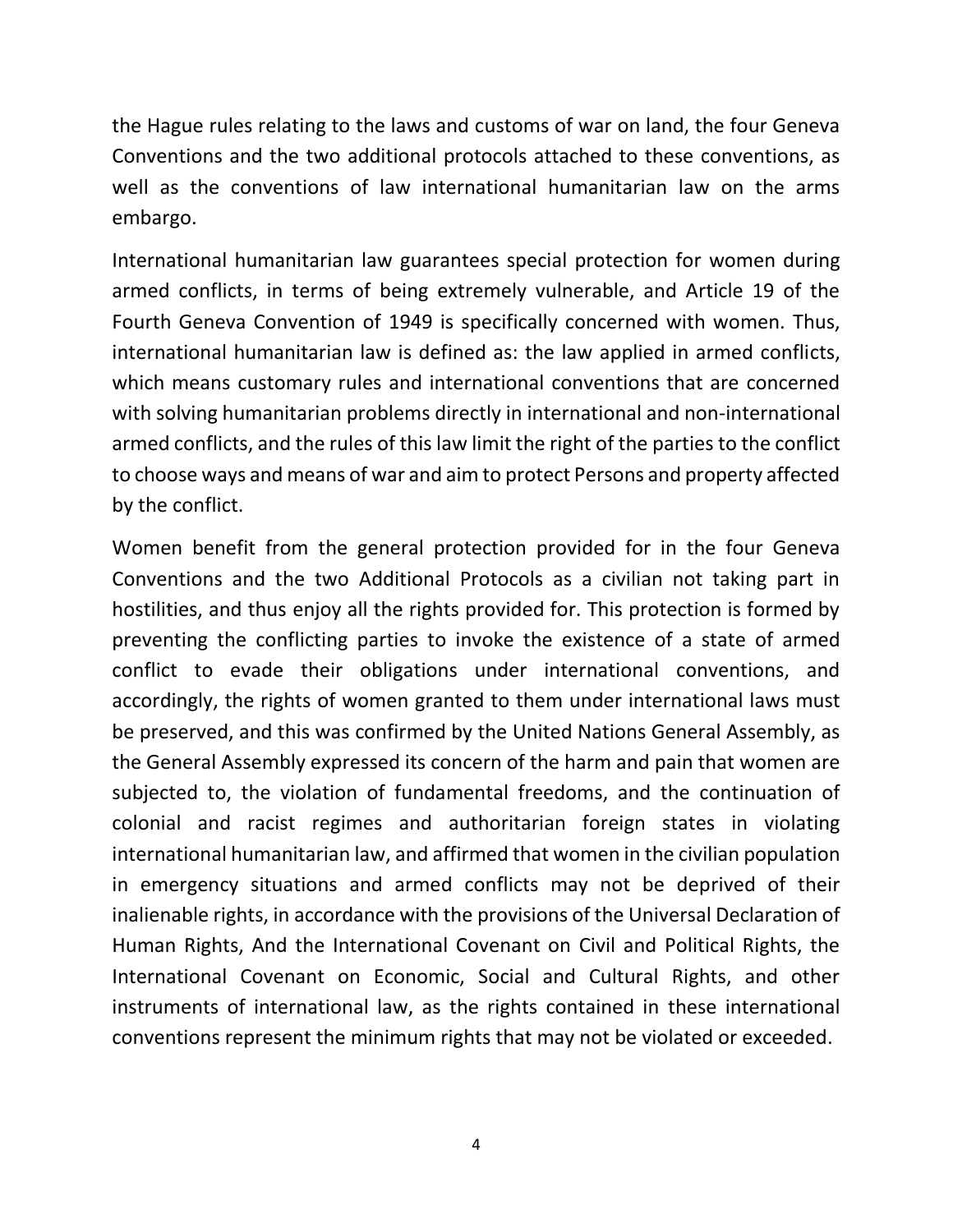The Fourth Geneva Convention contains articles that stipulate the necessity of providing special protection for women in periods and areas of conflict. Also, Article (75) of Additional Protocol I, in paragraph (2) that "It is prohibited to violate personal dignity, in particular humiliating and degrading treatment of a human being, Forced prostitution and any form of indecent assault." Article (76), paragraph (1), of Protocol I states that "women shall be the object of special respect, and shall enjoy protection especially against rape and enforced prostitution and against any form of indecent assault." ".

In fact, international efforts were not limited to criminalizing sexual violence, but voices were raised to demand all measures that reduce sexual violence, such as appointing a special representative to coordinate between all parties working to combat sexual violence, and calling for the perpetrators of sexual violence to be brought to justice and legal and judicial reforms that This included and also called for the inclusion of issues of sexual violence in all the agendas of the peace negotiations.

# **Second: Sexual violence as a tactic of war and terrorism: patterns and trends**

In 2021, the continued recourse to military rather than diplomatic and political means resulted in widespread displacement, exposing civilians to high levels of sexual violence. Growing inequality, increasing militarization, shrinking civilian space and the illicit flow of small arms and light weapons, among other factors, have fueled widespread and systematic sexual violence associated with conflict, even in the midst of a global pandemic. Terrorist groups and transnational criminal networks continued to destabilize some of the most vulnerable contexts, including through the use of sexual violence as a tactic. In some cases, gender-based hate speech and incitement to violence were evident in public discourse, including on digital platforms.

On the background of ongoing political and security crises, exacerbated by militarization trends and the proliferation of weapons, sexual violence continued to emerge. It is used as a tactic of war, torture and terrorism. Civilians have been disproportionately affected in places where actors have sought military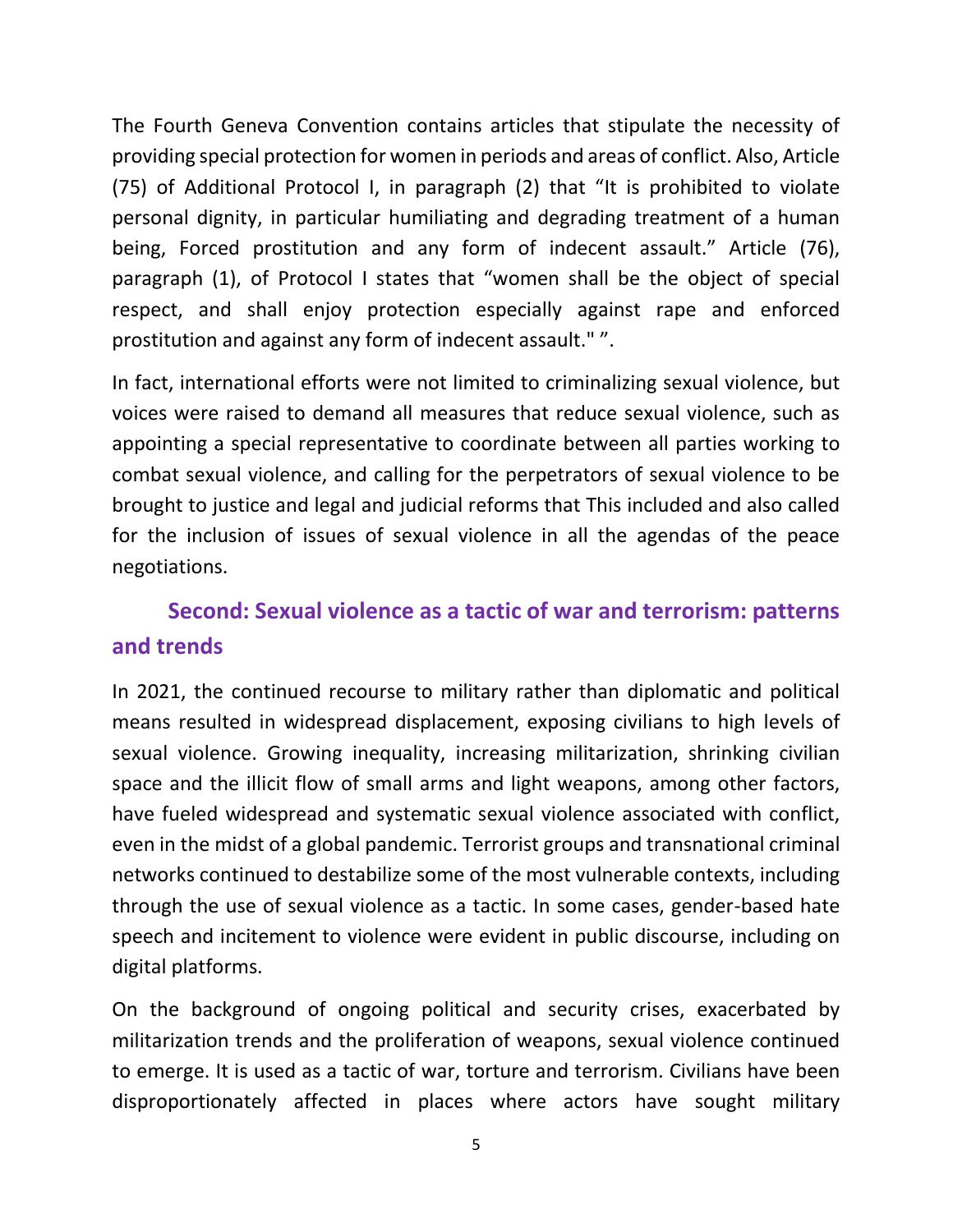intervention at the expense of political processes, dramatically reducing the space for humanitarian workers and human rights monitors to work. Unconstitutional shifts of power in Afghanistan, Burkina Faso, Guinea, Mali, Myanmar and Sudan were followed by widespread insecurity, economic shocks, and human rights abuses, including the use of sexual violence in the lead up to, during and in the aftermath of these events to subjugate and humiliate groups Opposition and rival societies.

In certain circumstances, actors who seized power have been implicated in documented patterns of conflict-related sexual violence for several years, such as the Taliban in Afghanistan and the Tatmadaw in Myanmar. The shrinking of the civic space, along with anti-women threats, were worrying trends observed in Afghanistan, Libya, Myanmar, Sudan and Yemen, where sexual violence was perpetrated against political activists, including during demonstrations. In Myanmar, a rise in online sexism, including threats of sexual violence, has been reported as directed against politically active women. In Ethiopia, gender-based hate speech and incitement to violence, including various forms of sexual violence, were directed against women on the basis of their actual or perceived association with parties to the conflict.

Moreover, service providers were subjected to threats and attacks, which led to the closure of many places providing health services and support to victims of sexual violence. Globally, despite increasing restrictions, survivors and service providers continued to report crimes of sexual violence.

Conflict-related sexual violence has contributed to internal and cross-border displacement and the erosion of family networks, as documented in many places, with family members forced to witness rape, the breakdown of protective social networks and pervasive insecurity exposing IDPs, refugees and migrant survivors to more violence in the Central African Republic The Democratic Republic of the Congo and elsewhere. Migrant and refugee women and girls in conflict-affected areas, particularly those in detention facilities, continued to face increased risks of sexual violence in Libya and Yemen. Sexual violence is practiced in the context of kidnapping victims or human trafficking, and it was also practiced by terrorist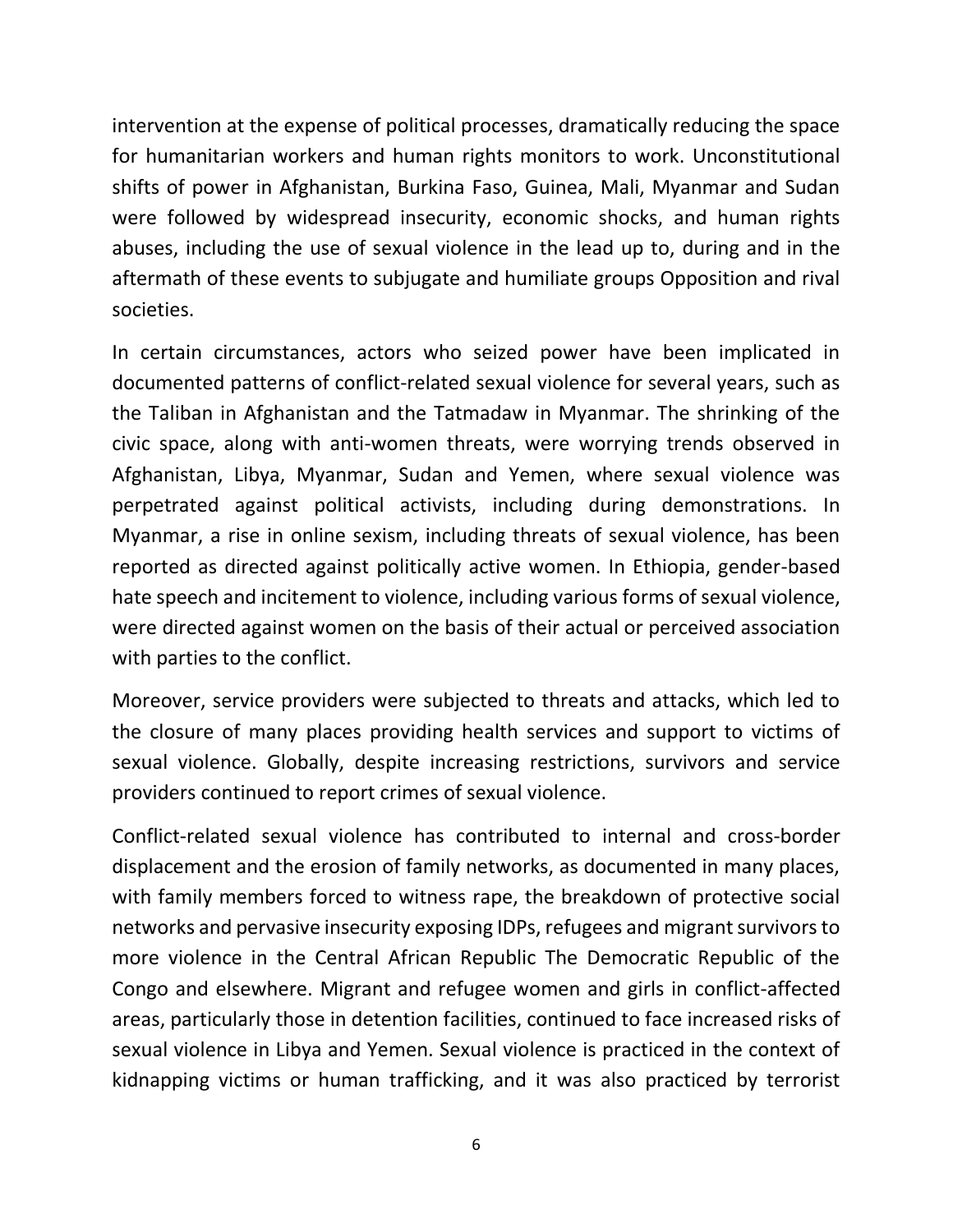groups according to a United Nations report, where the United Nations received reports of the abduction of women and girls by fighters from non-state armed groups in Cabo Delgado, Mozambique, including forced marriage and rape. Elsewhere, authorities continued to address the legacy of conflict-related sexual violence crimes.

The year 2021 witnessed waves of terrorism in many regions, which were accompanied by sexual violence and human trafficking. As a result of the penetration of the presence of terrorist groups such as the Islamic State in the Greater Sahara and the Support of Islam and Muslims, local grievances in Mali and Burkina Faso, this led to an increase in sexual violence rates in conflict areas. Furthermore, women and children allegedly associated with ISIS continued to be detained in conflict-affected settings, including the Syrian Arab Republic, Iraq and Libya. Accountability for crimes of sexual violence committed by members of terrorist groups remains low.

# **Third: Sexual violence in conflict zones (Afghanistan - Tigiray - Yemen)**

#### - **Afghanistan**

Taliban managed to take control of Afghanistan in 2015, and they practiced violence against all segments of society, especially against women. Reports showed the Taliban's involvement in mass killings and gang rapes of Afghan civilians in Kunduz and Taliban fighters killed and raped women from relatives of police commanders and soldiers. Taliban also raped and killed the nurses they accused of providing reproductive health services to women in the city.

Taliban were able to come to power again in 2021 as waves of violence against women and the desire to marginalize them in society increased. Soon after returning to power, Taliban leaders announced that although women and girls would not be prevented from going to school, there would be a ban on coeducation. On August 29, 2021, the Taliban's "Acting Minister of Higher Education," Abdul Baqi Haqqani, stated that "the people of Afghanistan will continue their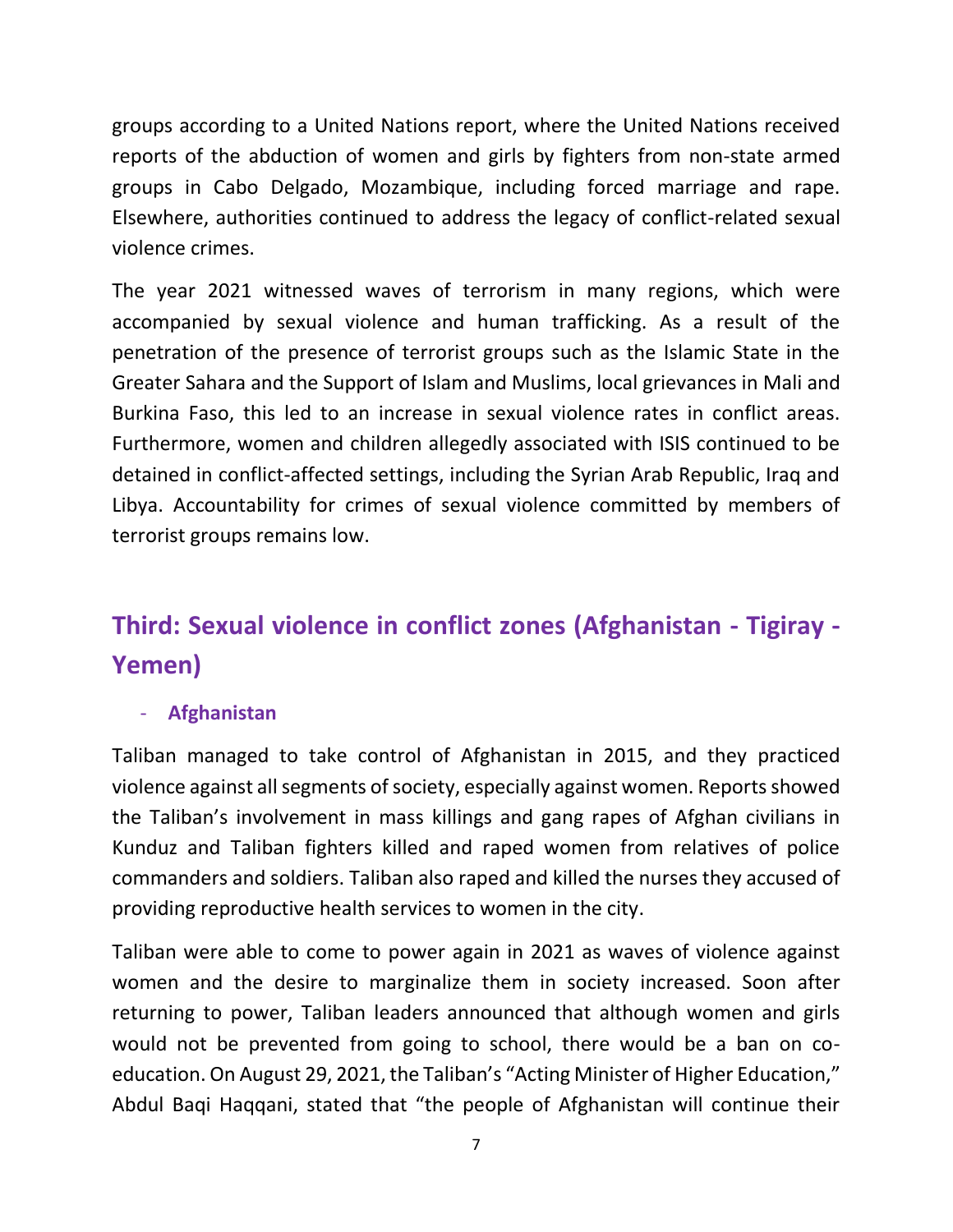higher education in the light of Islamic law safely without being in a mixed male and female environment".

 The escalation of insecurity associated with the military offensive and the subsequent takeover of the Taliban on 15 August 2021 led to mass displacement, increased humanitarian needs and a significant restriction of civilian space. Despite statements and assertions by Taliban authorities, reports indicate that women and girls have been targeted as part of widespread and systematic gender-based violence, including conflict-related sexual violence, amid a strong push to reduce their participation in public and political life.

However, data remains difficult to obtain due to structural gender inequalities and fear of reprisals associated with the prevailing climate of impunity. In December 2021, the Taliban-affiliated authorities issued a decree banning forced marriage. However, reports emerged of women and girls being sold, forced into marriage and sexual slavery by Taliban forces, including one case in which the daughter of a former government official was handed over to the Taliban in exchange for the official's safety. A number of women human rights defenders, journalists and other professional women have been targeted with violence, from kidnapping to assassination. For example, in September 2021, an Afghan policewoman, who was eight months pregnant, was tortured and killed in Ghor Province.

Violence against women has escalated further since August 2021 when legal and other support mechanisms for women began to close - particularly when women's shelters closed. The Taliban's termination of institutional and legal support for women has exposed women to more violence, and the fear of reporting incidents for fear of being tempted by the Taliban.

#### **2-Yemen**

Sexual violence against women in Yemen increased after the Shiite Houthi movement took control of Sanaa and expanded in other parts of the country. Although the Houthis reject these allegations, criticism of them has raised concerns among human rights activists that they will witness a setback to the already limited freedoms enjoyed by women in Yemen.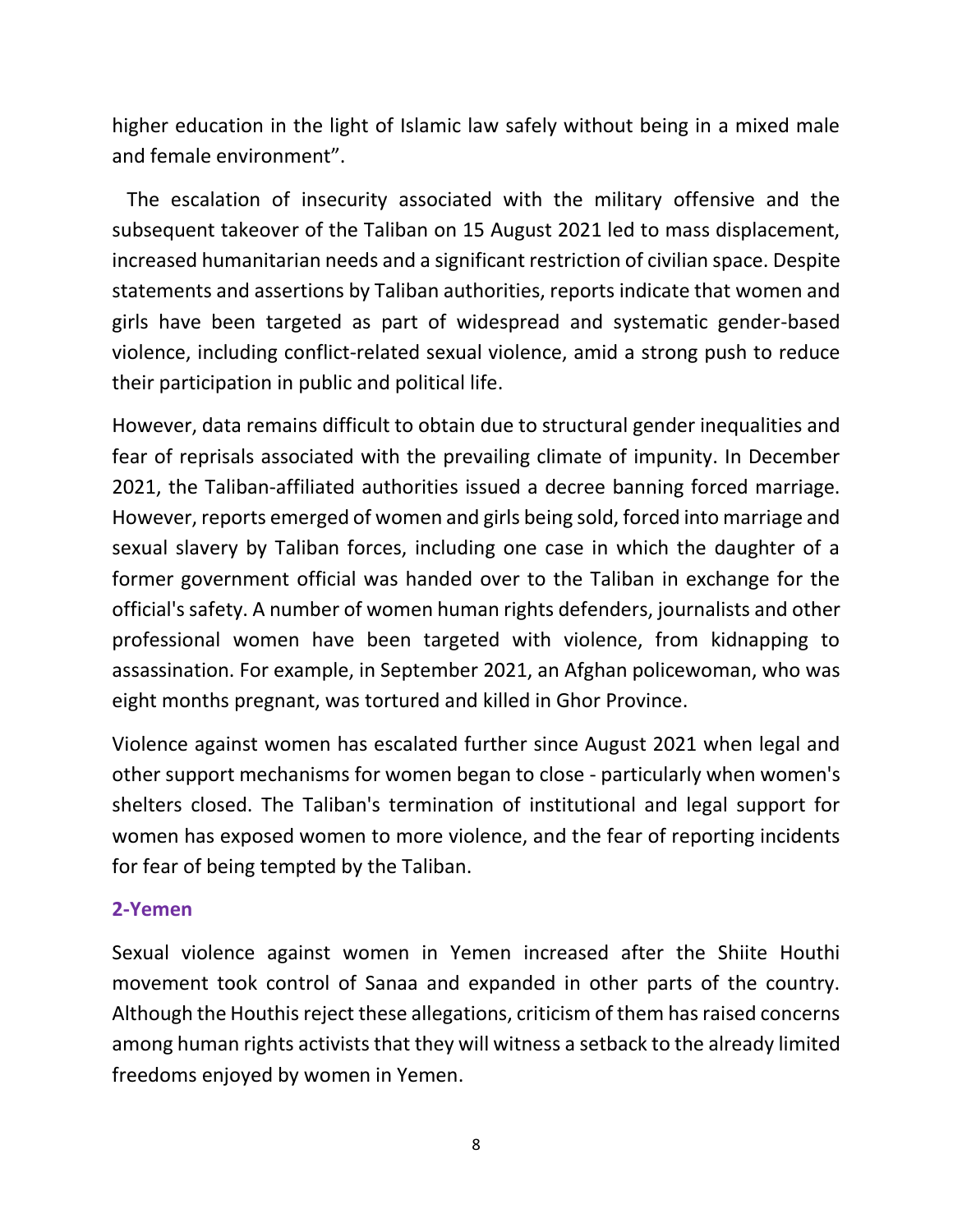Sexual violence in the Yemeni conflict is largely used as a systematic tool to suppress, intimidate and torture individuals, especially detainees who are subjected to such treatment as punitive measures for their perceived political affiliation or in an attempt to extract confessions by force.

It is also used as a way to humiliate women who pursue political careers or choose to speak out in the context of their work, in denouncing war and its impact on civilians. According to the United Nations Population Fund, in a report issued in March 2018, it confirmed that 60,000 Yemeni women may face the risk of sexual violence, including rape. However, the majority of cases remain undeclared, making it difficult to know the true situation of Yemeni women during the war.

The Houthi group had been accused of sexual violence against women and forcing them to work in prostitution. The Yemeni model, Intisar Al Hammadi, was kidnapped. The car she was traveling in was stopped at a checkpoint northwest of the Yemeni capital, Sana'a, while she was on her way to participate in a Filming session and the Houthi forces arrested her "without a clear reason." Al-Hammadi spoke of Houthi security officials forcing her and other girls to drink alcohol and engage in prostitution and when she was confronted by the Houthis on charges of prostitution, they replied: "It is okay as long as it is in the service of the country."

After seven years of hostilities, two thirds of the population needs humanitarian assistance. Displacement, economic despair, and the breakdown of rule of law institutions have created an environment in which women and girls are exposed to conflict-related sexual violence.

#### **3-Tigray**

Sexual violence was used in the Tigray region as a "weapon of war", which greatly affected the lives of women and girls there. From November to June 2021, female Tigrayans were the primary targets of war-related sexual violence, with rape victims as young as four years old and teenage girls.

In addition, women of all ages, including pregnant and lactating women and grandmothers, were subjected to sexual abuse. These attacks were not isolated in one area but the victims come from all over the areas where the Ethiopian National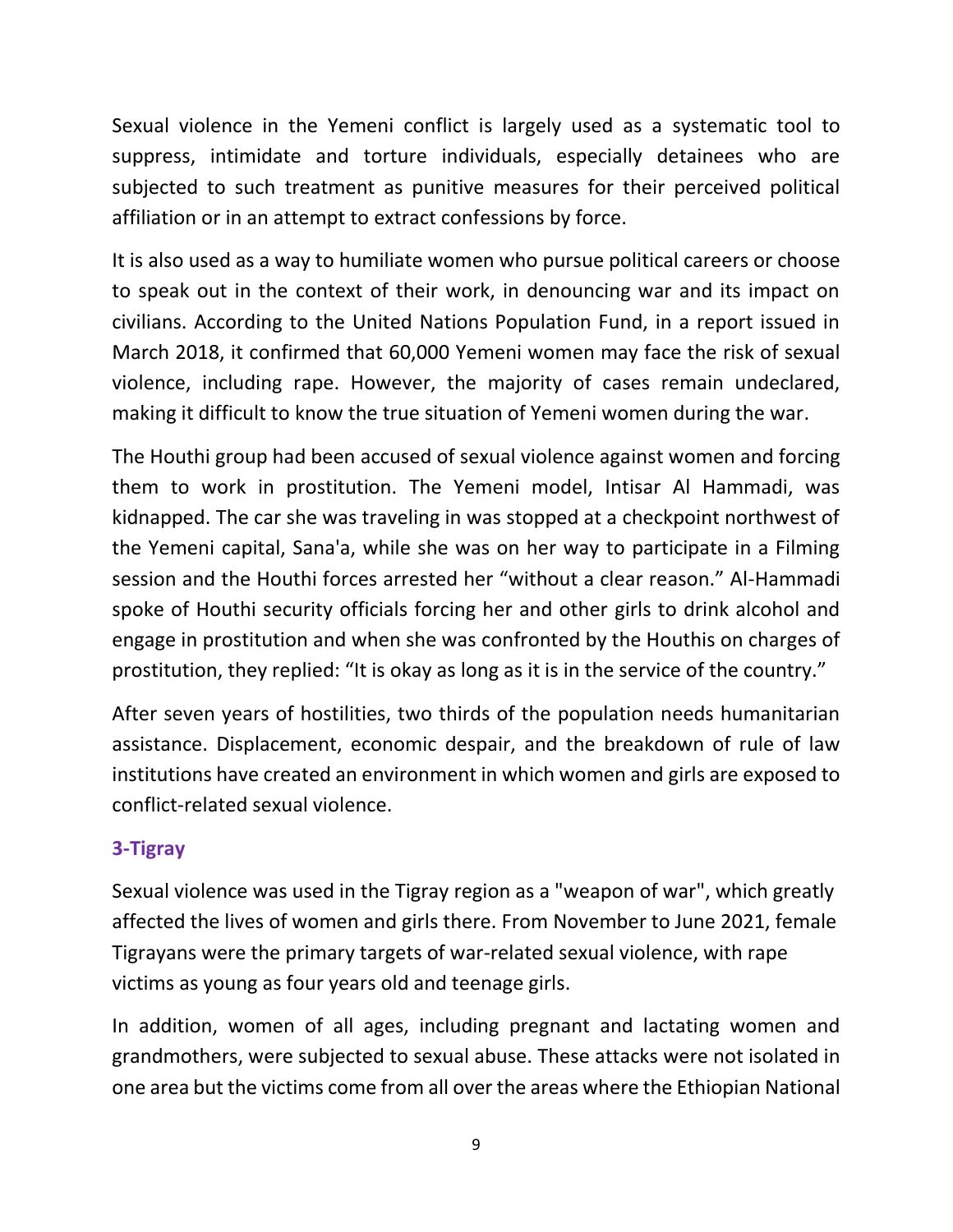Defense Forces, Eritrean Defense Forces, Amhara regional militias and Special Forces were fighting or controlling territory. The victims identified the perpetrators of these crimes as members of those armed forces.

Sexual violence in the Tigray war, according to the United Nations Special Representative on Sexual Violence in Conflict, Pramila Patten, included people forced to rape family members, "sex in exchange for essential goods," and "a rising demand for emergency contraception and testing for sexually transmitted diseases."

As of August 2021, the number of rape victims ranged from 512-516 hospitalized rapes in early 2021 as a minimum to 10,000 rapes according to MP Helen Hayes and 26,000 women in need of sexual and gender-based violence services according to the United Nations Fund Weyni Abraha of Yikono, a Tigray women's rights group, argues that sexual violence during the Tigray War was a deliberate pattern of rape as a weapon of war, saying, in February 2021, "This is done on purpose to break people's morale and threaten them to give up the fight."

Victims and those treating their injuries reported that there are no safe places for females from the risk of rape. The testimony provides evidence of rape incidents taking place in the victims' homes in front of their families. They were dragged and raped in public. They were raped while searching for food and water. School girls were raped on the way to school. More than a dozen medical students from the Meckel University School of Health Sciences were raped on campus by Ethiopian Federal Police officers.

While subjecting Tigrayan, girls and women to forms of sexual torture, the Ethiopian National Defense Forces, the Eritrean Defense Forces, the Amhara regional militia and the Special Forces told their victims that they were the cause of their suffering, and that they had betrayed them. The soldiers said that they had been directed by the government that they could kill and rape these women without reckoning. The soldiers from the Ethiopian National Defense Forces believed that if the Tigrayan, were eliminated in reference to genocide, they could give that land to the Eritreans. As the Ethiopian National Defense Forces and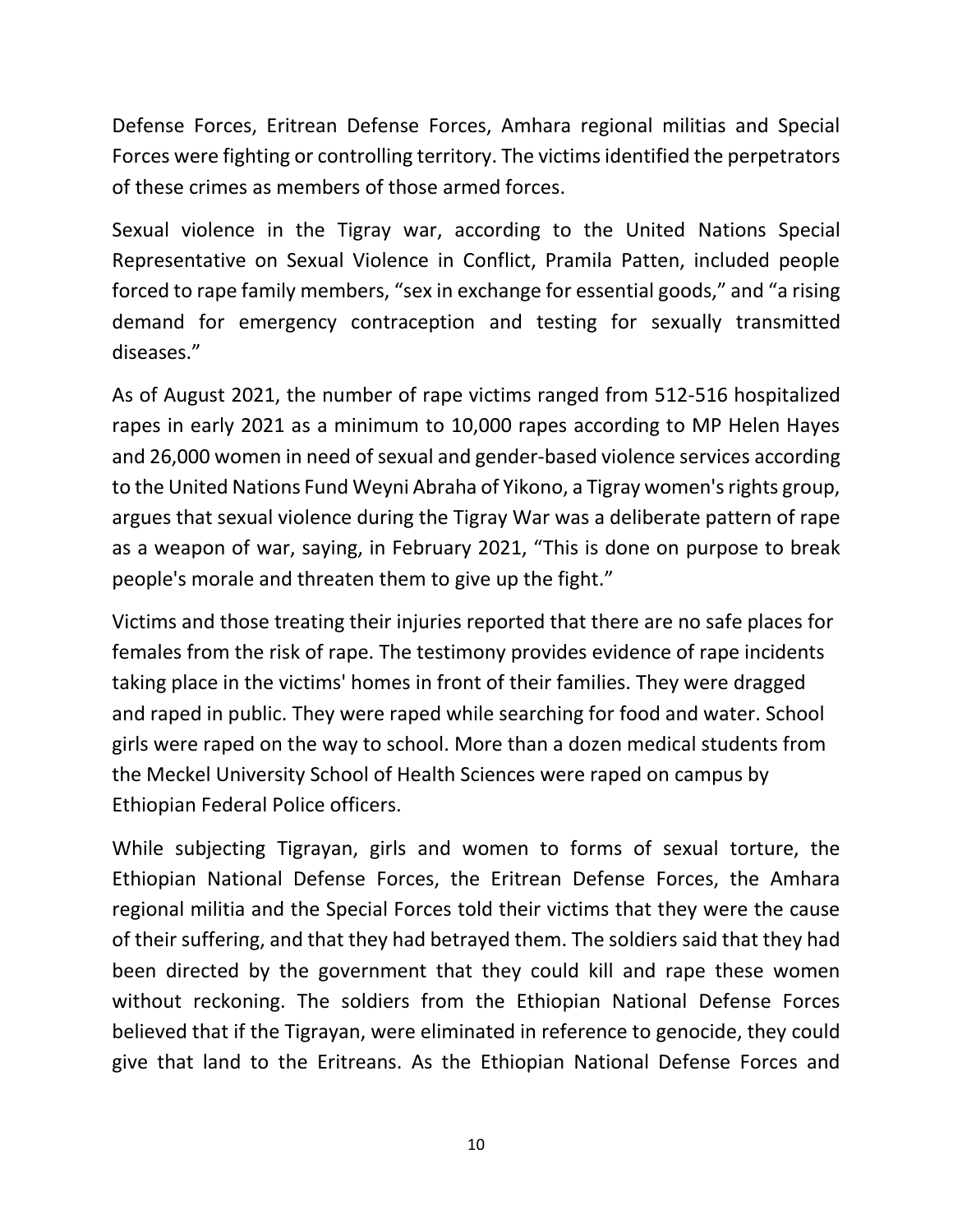Eritrean forces advanced and took them On the territory, some areas have been turned into rape camps.

Speaking about the consequences of sexual violence against Tigrayan women, medical staff reported that female victims suffer a wide range of psychological and emotional injuries not only because of the sexual violence they have experienced, but also from witnessing the killing of their family members and neighbors and the destruction of their homes and communities. For example, a mother in her mid-30s was gang-raped in front of her young son for several hours by members of the Ethiopian National Defense Force. I lost consciousness. After she woke up, she found her son dead and lying dead on her legs. He was four years old. She did not bury him, but ran away from the scene of the accident, fearing for her life. She received medical attention only because those who found her from the Samaritans found her in poor physical and mental condition, and brought her to the medical professionals.

The governments of Ethiopia and Eritrea have a direct and urgent obligation to stop all such actions. Likewise, the international community has a responsibility to prevent and respond to this violence, and to demand accountability for what actually happened.

#### **South Sudan: Highest Rates of Sexual Violence in the World**

About 90 percent of women and girls were raped by more than one perpetrator, often over several hours. Pregnant women and breastfeeding mothers have also been victims of sexual violence. In one single incident on December 17, 2019, in Lang village in Koch district, five women were gang-raped, including four pregnant women, including one who was nearly nine months pregnant.

Survivors of sexual violence described being brutally beaten by perpetrators with rifle butts, sticks, light firearms and cable wires, if they tried to resist their attacker or after they raped them. It appears that the attackers' lack of mercy was a convenient feature of the sexual violence documented, according to the report, which also indicates that the perpetrators had a kind of intentionality in what they did. One survivor recounted how she and her companions were raped on three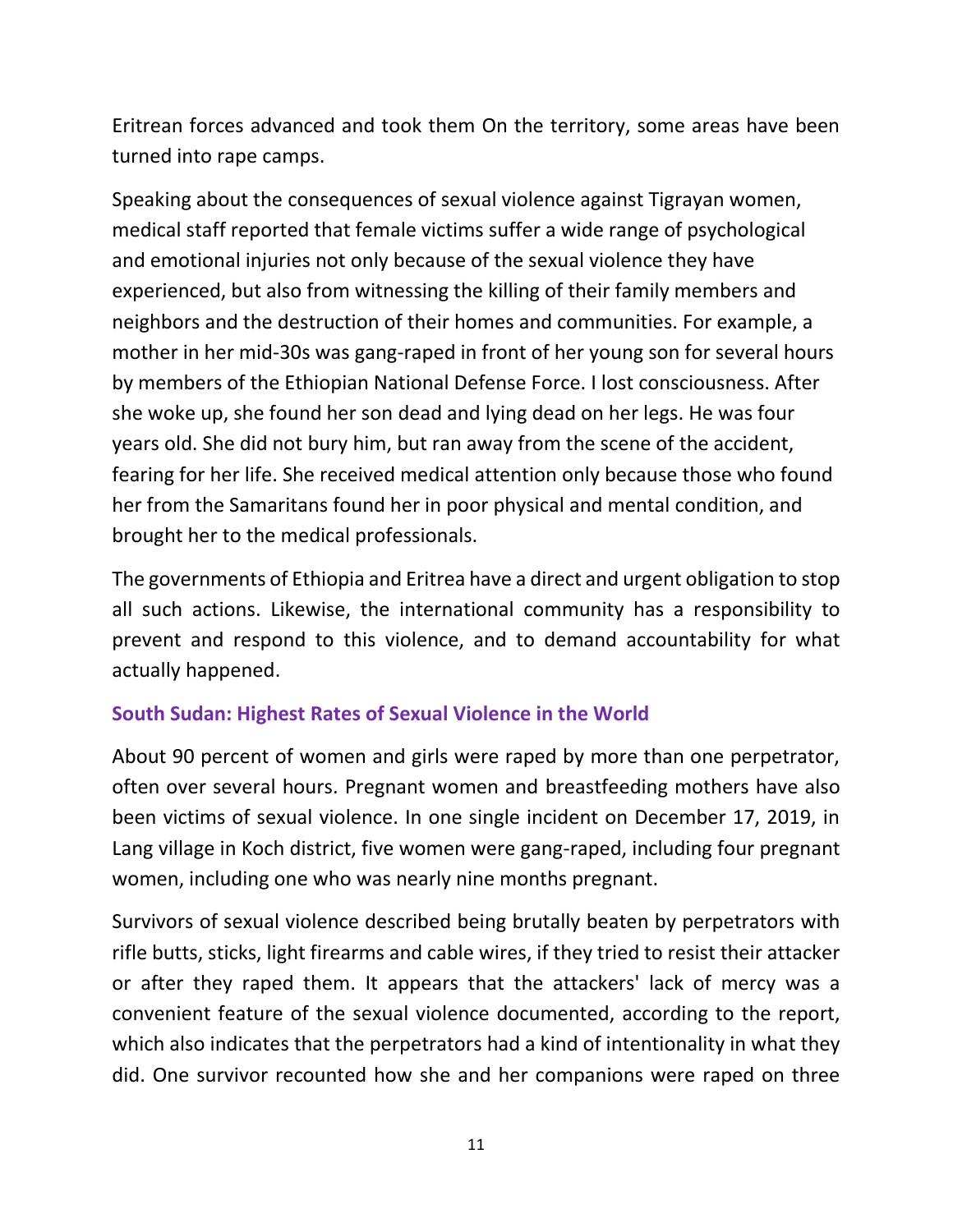separate occasions. With each attack, the number of attackers increased significantly.

Most of the perpetrators of the attacks came from youth militia groups, elements of the opposition Sudan People's Liberation Army (SPLA) loyal to leader Taban Deng, and the South Sudan People's Defense Forces. In some cases, the attacks were perpetrated by elements of the opposition Sudan People's Liberation Army (SPLA) loyal to leader Riek Machar.

Several factors have contributed to the escalation of sexual violence in the region, including the presence of large numbers of fighters in "reserve" status, pending implementation of the security arrangements under the peace agreement; the presence of several armed youth militias; and the absence of accountability for acts of sexual violence committed in the past at the individual and leadership levels.

Although attacks against civilians have decreased significantly since the signing of the peace agreement on 12 September 2018, the report prepared by the Office of the United Nations High Commissioner for Human Rights in cooperation with the United Nations Mission in South Sudan warns that sexual violence related to the endemic conflict remains prevalent in Northern Unity State. The report asserts that sexual violence was perpetrated in the context of "widespread impunity, which has contributed to the normalization of violence against women and girls."

## **Conclusion**

Armed conflicts, both international and non-international, represent one of the harshest forms of reality in our world, because of the losses that result at the level of the individual in terms of displacement, torture and killing. . Recent developments in martial arts and weapons technology, which included the battlefield and their spread across the warring countries and neighboring countries, have led to an increase in the number of victims, especially women - by virtue of their circumstances - and their exposure to killing, mutilation and various forms of sexual violence. Conflict In most cases, the international rules governing disputes, these women are exposed to violence to become its tools, and they are recruited